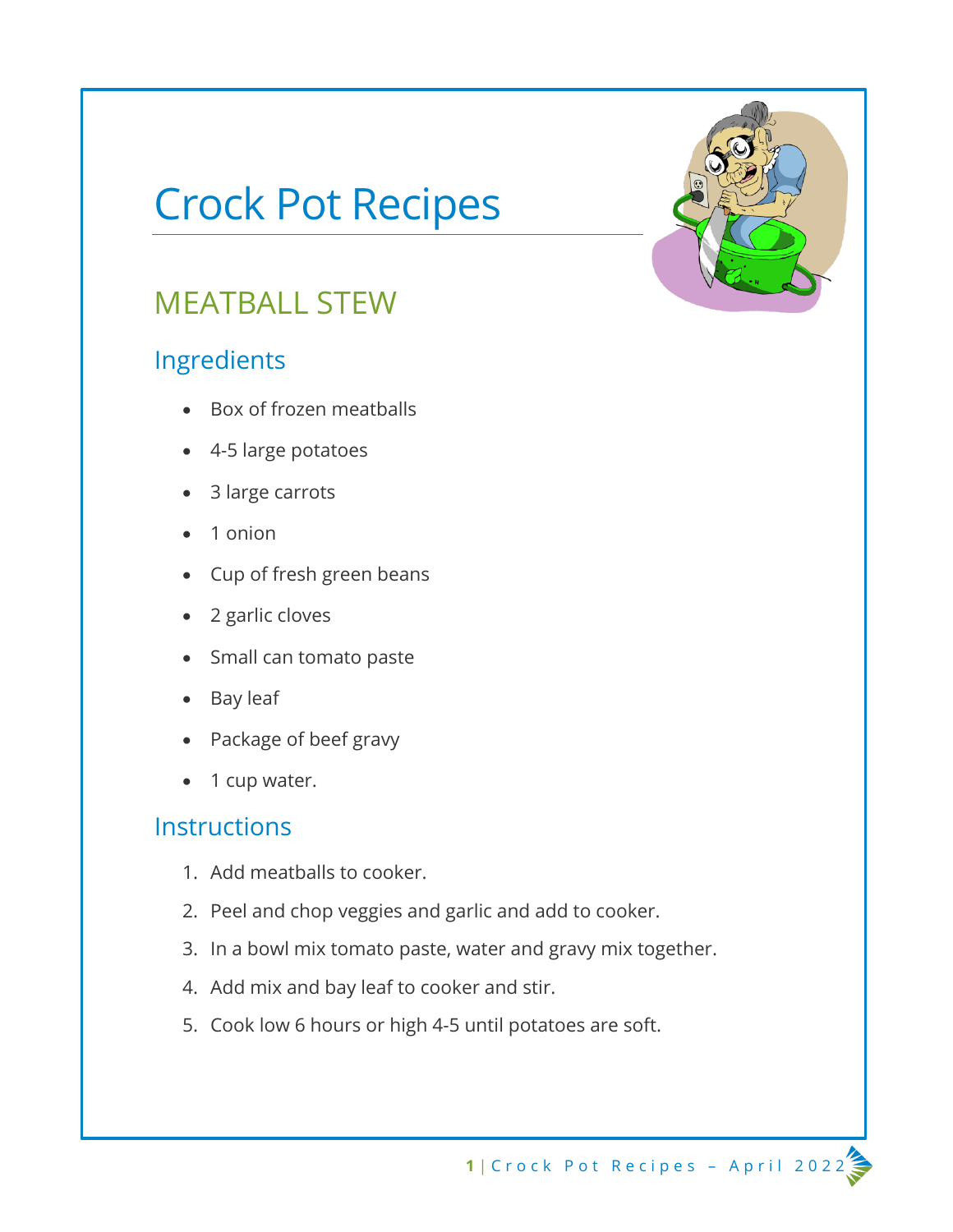### CHICKEN ALFREDO

*Serve over Noodles*

### Ingredients

- 3-4 THAWED boneless chicken breasts
- 1 onion
- 1 yellow bell pepper
- 2 cups fresh spinach
- 3 garlic cloves
- I package whole white mushrooms
- 2 jars of Alfredo sauce
- 1 tsp salt and pepper
- 1 tsp Italian seasoning.

- 1. Cube chicken and place in bottom of cooker.
- 2. Chop veggies and add spinach, spices and garlic to cooker.
- 3. Pour Alfredo sauce over everything and cook high 4 hours.
- 4. Serve over noodles.

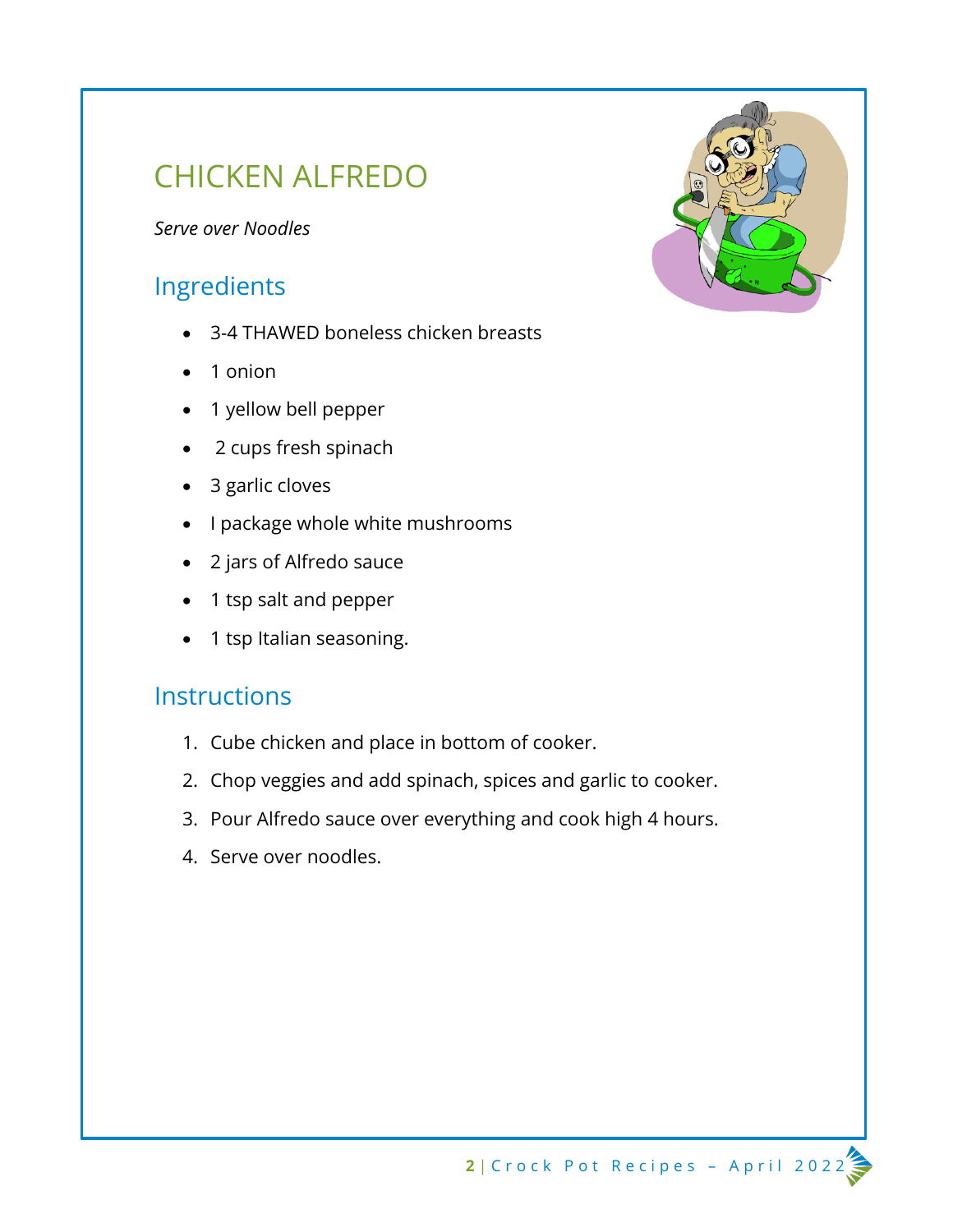## MEXICAN CHILI

### Ingredients

- 1 lb ground beef
- 1 can black beans
- 1 can diced tomatoes
- 1 onion
- 1 green bell pepper
- 1 red bell pepper
- 1 package of taco seasoning
- 1 can tomato paste
- Salt and pepper to taste.

- 1. Brown ground beef and add to cooker.
- 2. Strain black beans and chop veggies.
- 3. Add all remaining ingredients to cooker.
- 4. Stir and cook low for 6 hours.